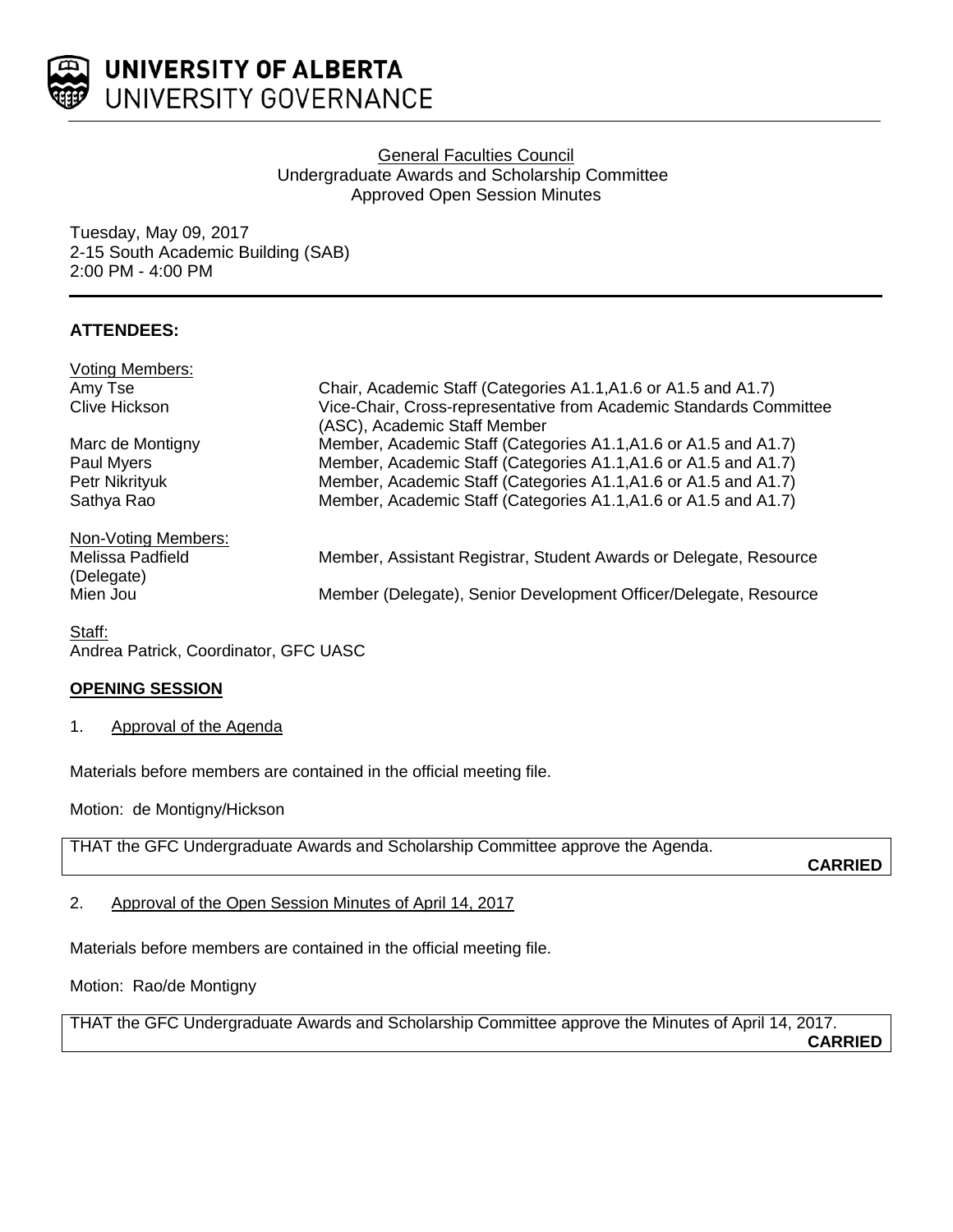## 3. Comments from the Chair

The Chair provided an update to members on the status of the GFC *ad hoc* Committee on Academic Governance Including Delegated Authority, noting that GFC recently approved four guiding documents as well as the Report (in principal) at the special GFC meeting of April 21, 2017.

She reported that the Committee's Terms of Reference would require revisions.

Members discussed the best process of considering the proposed revisions and the meeting schedule for 2017- 2018.

## **ACTION ITEMS**

### 4. New Undergraduate Awards and Bursaries for Approval

Materials before members are contained in the official meeting file.

### *Presenter(s)*: Danielle Lamb

*Purpose of the Proposal*: To approve new undergraduate awards, scholarships and bursaries.

#### *Discussion*:

During the discussion of the proposed items, members expressed several comments and questions surrounding such issues as editorial changes to the terms, the manner in which gender identity is expressed within the items, the approval process of items going forward to the Faculty of Graduate Studies and Research (FGSR), clarification about project-based award eligibility, usage of the term "scholar" in the items, clarification about the term of an award and whether the information is relevant to students, and a lengthy discussion ensued regarding an item brought forward that did not fit the definition of either an award, scholarship or bursary. On this point, members requested that this topic be considered in the fall.

#### Motion: Hickson/Nikrityuk

THAT the GFC Undergraduate Awards and Scholarship Committee approve, under delegated authority from General Faculties Council, new Undergraduate Student Awards and Bursaries, as submitted by Student Financial Support and as set forth in Attachment 2, as amended, to be effective immediately.

**CARRIED**

#### 5. Amendments to Existing Undergraduate Awards and Bursaries for Approval

Materials before members are contained in the official meeting file.

*Presenter(s)*: Danielle Lamb

*Purpose of the Proposal*: To approve amendments to existing undergraduate awards, scholarships and bursaries.

#### *Discussion*:

During the discussion around the proposed items, members provided a number of comments including suggestions for editorial amendments to the items and clarification about academic standing requirements.

Motion: Rao/Myers